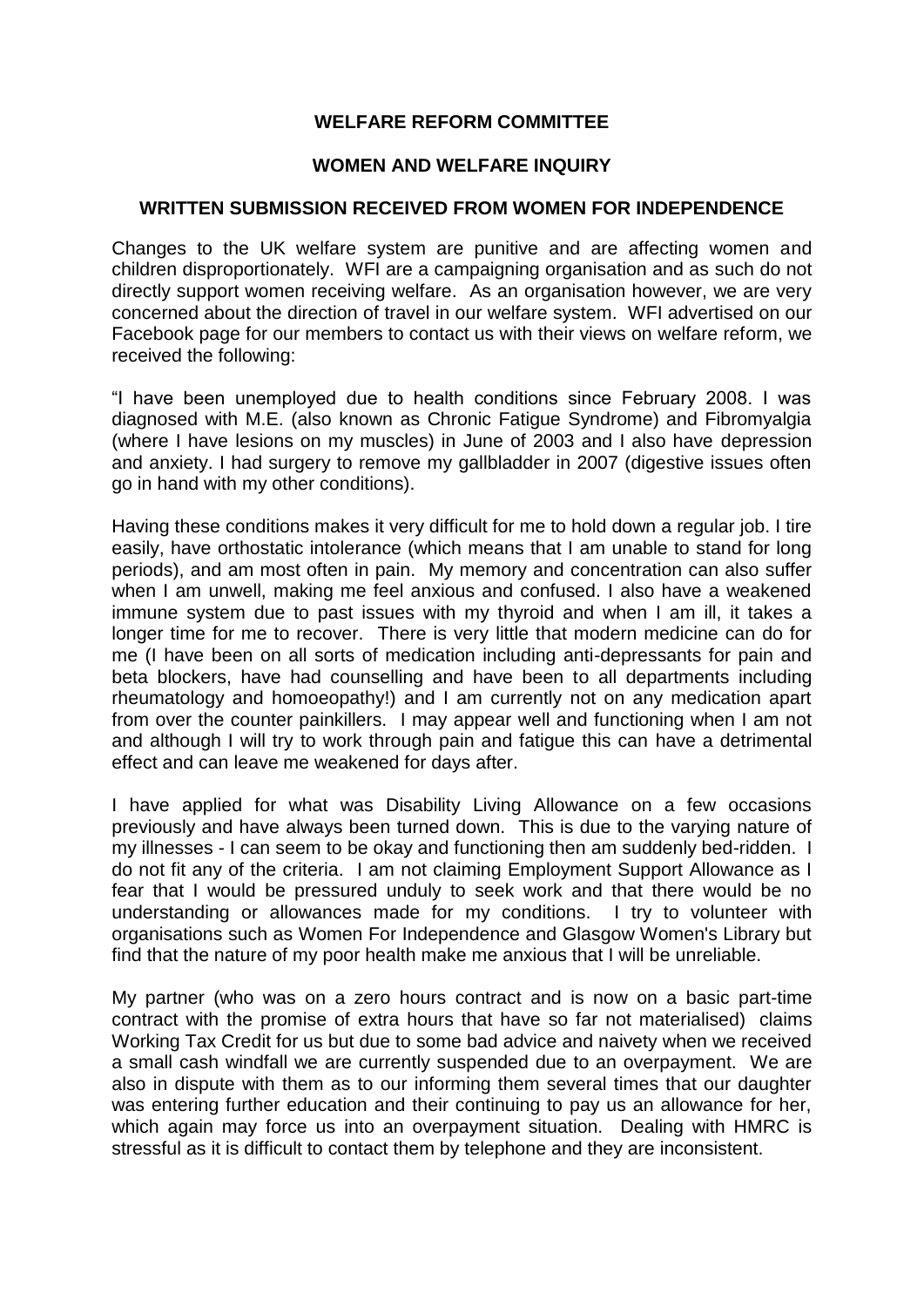We are in the bottom of our overdraft and even when my partner is paid cannot climb out of it. We cannot pay our rent (we are speaking to a welfare rights officer from our housing association tomorrow for advice) and are having to borrow money to buy food. This all adds to my anxiety and exacerbates my symptoms, making it hard for me to function. My upbringing has left me with a real fear of issues such as being evicted and being made homeless and this compounds my depression and anxiety.

Since I do not have a "visible" illness, I feel that I and my family have fallen through the cracks in the welfare system and that, if this current situation of cuts and austerity continues combined with employment insecurity along with part-time, minimum wage and "flexible" McJobs then we and many, many others here in Scotland will face a grim future."

#### Name withheld by request

"As someone who probably falls into the "middle class" bracket, I am certainly not the worst off - but things are rather difficult financially & have been made worse by the changes to child benefit. I gave up a 25 year career 5 years ago, to care for my children, one of whom was chronically ill & had been very let down by the NHS. In other words, I felt I had no choice.

The result of this is that I lost a good income & had to "cut my cloth" accordingly, my husband still paying for the mortgage, weekly food, running of the car etc. We have been married for 25years and our incomes are and have always been separate. We have separate accounts. My ONLY source of income now, is child benefit. My husband now has to pay the entire amount back to the exchequer in the form of additional tax. Consequently, he has considered telling the authorities not to pay me, to save him the tax. There is no overall financial benefit & the tax situation would be simpler if I didn't receive child benefit.

HOWEVER, I use this money to pay for all the little things the schools continually ask for (school trips, fund-raising events, discos etc.) and for things such as Brownie & Scouts subs, for school lunches and for occasional treats for the children. Without it, I would have NO independence & my children would suffer.

This should be UNIVERSAL BENEFIT available to all, without means testing. It really does benefit the children & the current regime, at least in my household, is likely to hit them."

## Name withheld by request

"Four years ago I got a liver transplant and for some time before and after I was getting full benefits. I brought up a family on my own without a husband as he left us when my kids were 10 and 14 and I was never in a position to take out a private pension. But I did work full time for 42 years.

A year after my transplant my benefits were cut by almost £400 pound per month as I was deemed well enough not to warrant this extra cash. I had to stop getting most of the help I had been getting up till then and simply get on with it. And so I did and I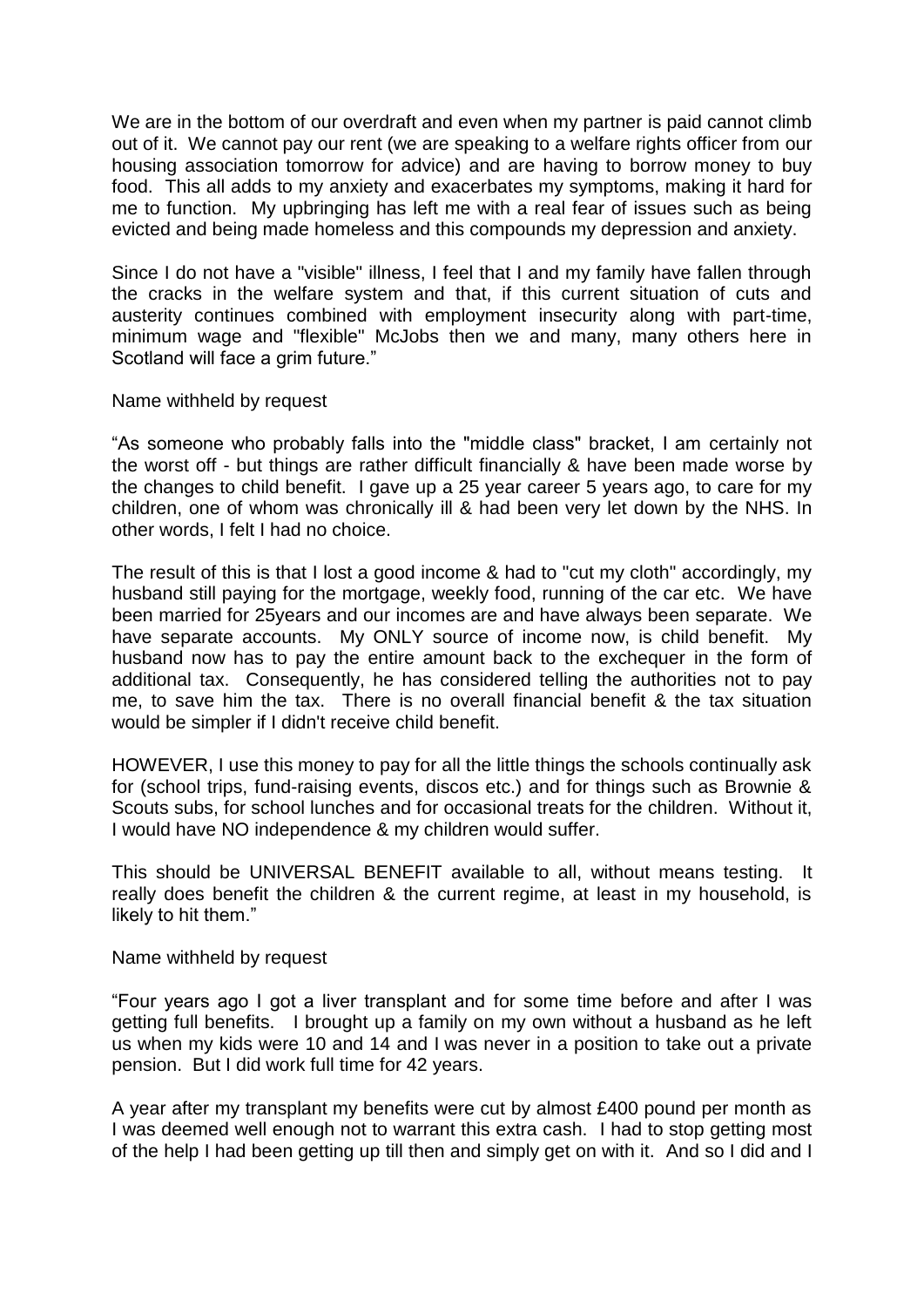manage most of the time there is just no extra for any niceties and I pretty much have to watch every penny.

My daughter pays for me to get a cleaner once a week and I get online food deliveries. The hardest job I have these days is making food, standing just kills me."

### **Mary**

"I am one of the women who will be bearing the brunt of the impact of the new flat rate pension. My case is complicated and I won't go into exact detail here but, briefly, I will not be allowed a full rate pension because I was relying on my exhusband's NI which is suddenly no longer allowed. I am therefore missing those 9 years of NIC and am NOT ALLOWED to make up my NICs by voluntary contributions. My MP has written twice to Steve Webb, Pensions Minister, about this and we received pathetic responses. It means I will face the humiliation of applying for pension credit to try to get enough to survive on and who knows how long pension credit will remain as a benefit?

A fair society is my reason for believing in independence and, without it, I am not sure I will manage to live out my full lifespan."

#### Eileen

"Women are adversely affected by the Welfare reforms for a number of reasons. Certain benefits such as child benefit and child tax credits are paid to the primary care giver, so typically women, even in couples it is often the female in receipt of the award monies. These have been hit hard by welfare reforms.

Here are some highlighted issues.

Inflation - many benefits have not been rising in line with inflation so the money has not increased in real terms leaving people short. The rate was also changed in line from RPI to CPI.

Benefit Cap - hits families with children higher than most. The figures are almost 90% of those affected are family and around 50% of those affected are lone parents

Income Support - the lowering for single parents with a youngest child of 5 (was age) to move to JSA and seek employment. Before then, there is also far more focus into looking for work than there ever was before. This is regardless of circumstance, childcare access. Once on Jobseekers, due to the claimant commitment it can mean an increase in chance of sanctions. Issues relating to children can be overlooked.

Tax credits - reduction in the % of childcare costs in Working Tax credit to 70% from 80% and Removal of the baby element of child tax credit. There is also an increase in the taper rate for tax credits by 2% to 41%.

Child Benefit- removal of Child Benefit when a person earns £60,000 and a reduction from £50,000.